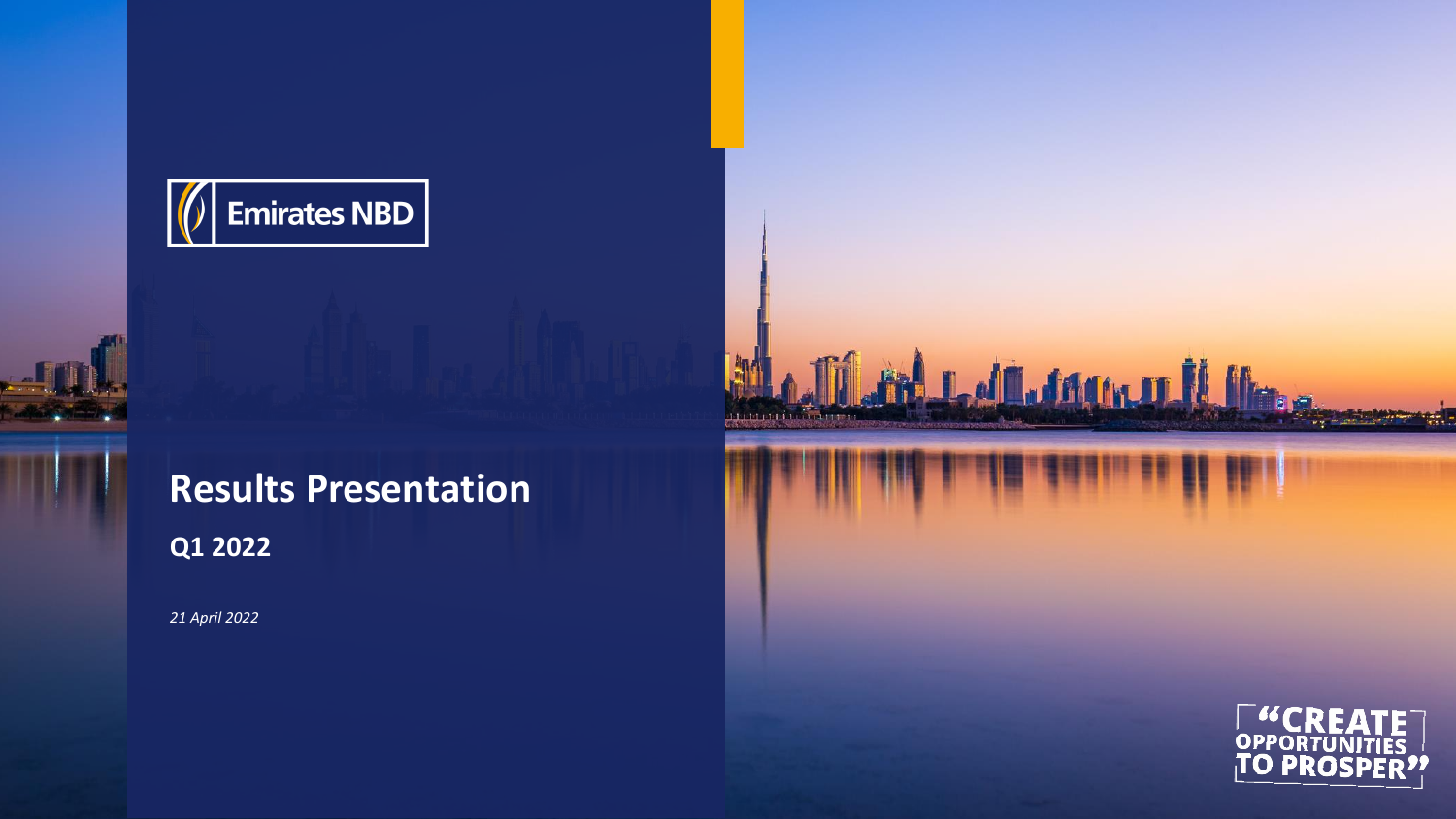#### **Disclaimer**

The material in this presentation is general background information about Emirates NBD's activities current at the date of the presentation. It is information given in summary form and does not purport to be complete. It is not intended to be relied upon as advice to investors or potential investors and does not take in to account the investment objectives, financial situation or needs of any particular investor. These should be considered, with or without professional advice when deciding if an investment is appropriate.

The information contained here in has been prepared by Emirates NBD. Some of the information relied on by Emirates NBD is obtained from sources believed to be reliable but does not guarantee its accuracy or completeness.

#### **Forward Looking Statements**

It is possible that this presentation could or may contain forward-looking statements that are based on current expectations or beliefs, as well as assumptions about future events. These forward-looking statements can be identified by the fact that they do not relate only to historical or current facts. Forward-looking statements often use words such as anticipate, target, expect, estimate, intend, plan, goal, believe, will, may, should, would, could or other words of similar meaning. Undue reliance should not be placed on any such statements because, by their very nature, they are subject to known and unknown risks and uncertainties and can be affected by other factors that could cause actual results, and the Group's plans and objectives, to differ materially from those expressed or implied in the forwardlooking statements.

There are several factors which could cause actual results to differ materially from those expressed or implied in forward looking statements. Among the factors that could cause actual results to differ materially from those described in the forward-looking statements are changes in the global, political, economic, business, competitive, market and regulatory forces, future exchange and interest rates, changes in tax rates and future business combinations or dispositions.

Emirates NBD undertakes no obligation to revise or update any forward-looking statement contained within this presentation, regardless of whether those statements are affected as a result of new information, future events or otherwise.

#### **Rounding**

Rounding differences may appear throughout the presentation.

### Important Information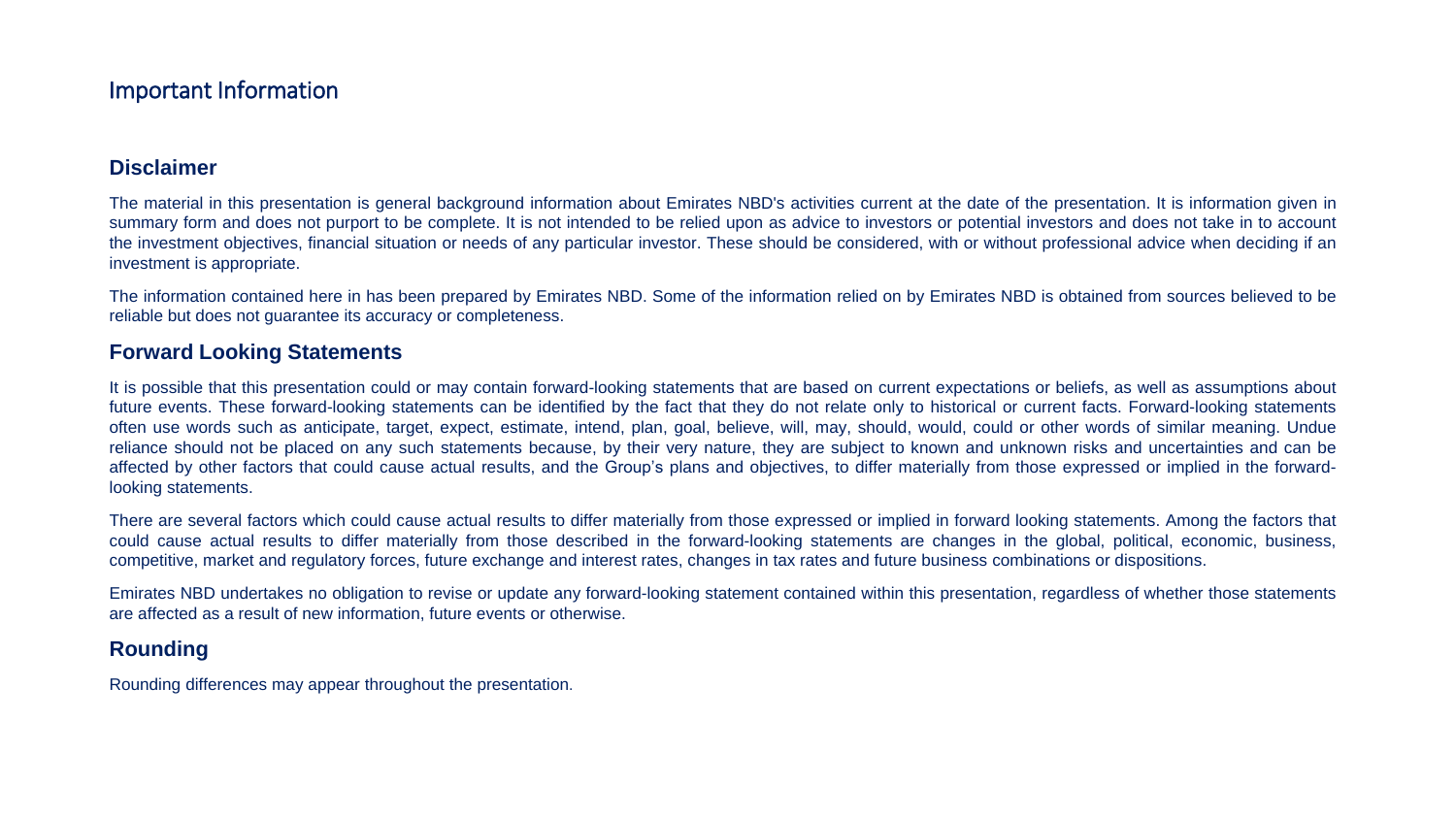**Net Profit AED 2.7bn** +18% y-o-y

**CET 1 15.0%**

**NIM 2.60%**

2022 guidance / **Revised**: 2.55-2.65% / **2.70-2.80%**

**LCR 157.4%**

### **Cost to Income**

**30.8%**

2022 guidance / **Revised:**  Within 35% : **Within 33%** 

**Loan Growth 1%** 2022 guidance: Low-single digit

**NPL**

**6.4%** 2022 guidance: mid 6%

**NPL Cover 128.5%**

2022 CoR guidance: 100-125 bps

## Emirates NBD delivers higher profits and maintains strong balance sheet in Q1 2022

#### Key Metrics & Guidance

**Strong momentum continues with Q1-22 profit up 18% to AED 2.7bn**



**Improved loan & deposit mix with higher interest rates enabling Group to raise margin guidance**



**Record demand for retail financing and loan growth emerging amongst corporate customers**



**International contributing 37% of diversified income, with DenizBank's profit in dirhams stable y-o-y despite challenging operating environment**



**Diversified balance sheet, strong operating profits and solid capital base remain core strengths of the Group**

### Key Highlights

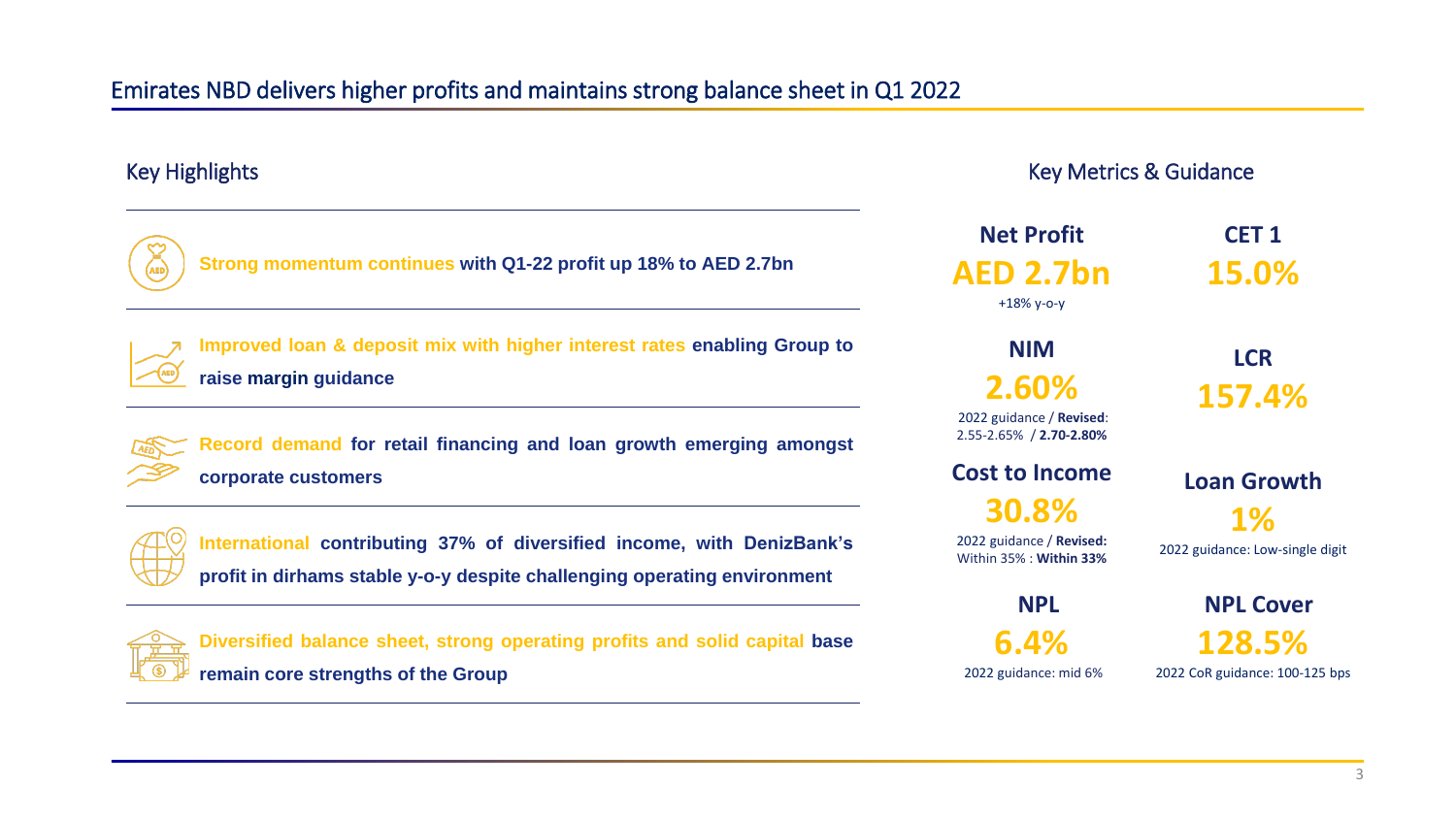- 
- rong Q1-22 results with net profit up 18% y-o-y on higher income and lower **pairments**
- interest income up 4% y-o-y on improved loan and deposit mix
	- Initial signs of higher rates feeding through to margins
	- Record CASA balances improving funding costs
- n-funded income up 2% y-o-y from increased transaction activity
	- Increased local and international card transactions
	- Growth in client flow FX & Derivative transaction income
- benses well controlled in Q1-22 with CI ratio within guidance
	- Higher staff cost y-o-y driving an increase in underlying earnings and future growth
	- Other costs lower due to seasonality from earlier campaigns
- Q1-22 cost of risk of 116 bps lower y-o-y and q-o-q reflecting improving operating environment
	-
- 1% Loan growth in Q1-22
	- EI lending up 6%, Retail lending up 4% and DenizBank's net loans up 11%
	-
- Group maintains strong Capital and Liquidity with coverage ratio highest amongst regional peers

#### **Key Highlights**

## Financial results highlights Q1 2022 **Analyzing the Capital Strutus Capital Property** Capital Poivisional

| <b>Income Statement (AED bn)</b> | Q1-22 | Q1-21 | <b>Better /</b><br>(Worse) | Q4-21 | <b>Better /</b><br>(Worse) | <b>Key F</b> |
|----------------------------------|-------|-------|----------------------------|-------|----------------------------|--------------|
| Net interest income              | 4.3   | 4.1   | 4%                         | 4.3   | $(2)\%$                    |              |
| Non-funded income                | 2.1   | 2.1   | 2%                         | 2.2   | $(3)\%$                    | • Stro       |
| <b>Total income</b>              | 6.4   | 6.2   | 3%                         | 6.5   | $(2)\%$                    | imp          |
| <b>Operating expenses</b>        | (2.0) | (1.9) | (5)%                       | (2.3) | 14%                        | • Net        |
| Pre-impairment operating profit  | 4.4   | 4.3   | 3%                         | 4.2   | 4%                         |              |
| <b>Impairment allowances</b>     | (1.4) | (1.8) | 20%                        | (2.2) | 36%                        |              |
| <b>Operating profit</b>          | 3.0   | 2.5   | 19%                        | 2.1   | 45%                        | • Nor        |
| Taxation charge and others       | (0.3) | (0.2) | (24)%                      | (0.1) | (378)%                     |              |
| <b>Net profit</b>                | 2.7   | 2.3   | 18%                        | 2.0   | 36%                        |              |
| Cost: income ratio (%)           | 30.8% | 30.3% | (0.5)%                     | 34.8% | 4.0%                       |              |
| Net interest margin (%)          | 2.60% | 2.46% | 0.14%                      | 2.59% | 0.01%                      | Exp          |
|                                  |       |       |                            |       |                            |              |
|                                  |       |       |                            |       |                            |              |

| <b>Balance Sheet (AED bn)</b> |        | 31-Mar-22 31-Mar-21 | Inc/<br>(Dec) | 31-Dec-21 | Inc/<br>(Dec) |
|-------------------------------|--------|---------------------|---------------|-----------|---------------|
| <b>Total assets</b>           | 694.0  | 695.1               |               | 687.4     | 1%            |
| Loans                         | 425.4  | 436.1               | (2)%          | 422.3     | 1%            |
| <b>Deposits</b>               | 469.0  | 459.1               | 2%            | 456.5     | 3%            |
| $CET-1$ (%)                   | 15.0%  | 15.6%               | $(0.6)$ %     | 15.1%     | $(0.1)\%$     |
| $LCR$ $(\% )$                 | 157.4% | 165.1%              | (7.7)%        | 177.6%    | $(20.2)\%$    |
| NPL ratio $(\%)$              | 6.4%   | 6.1%                | 0.3%          | 6.3%      | 0.1%          |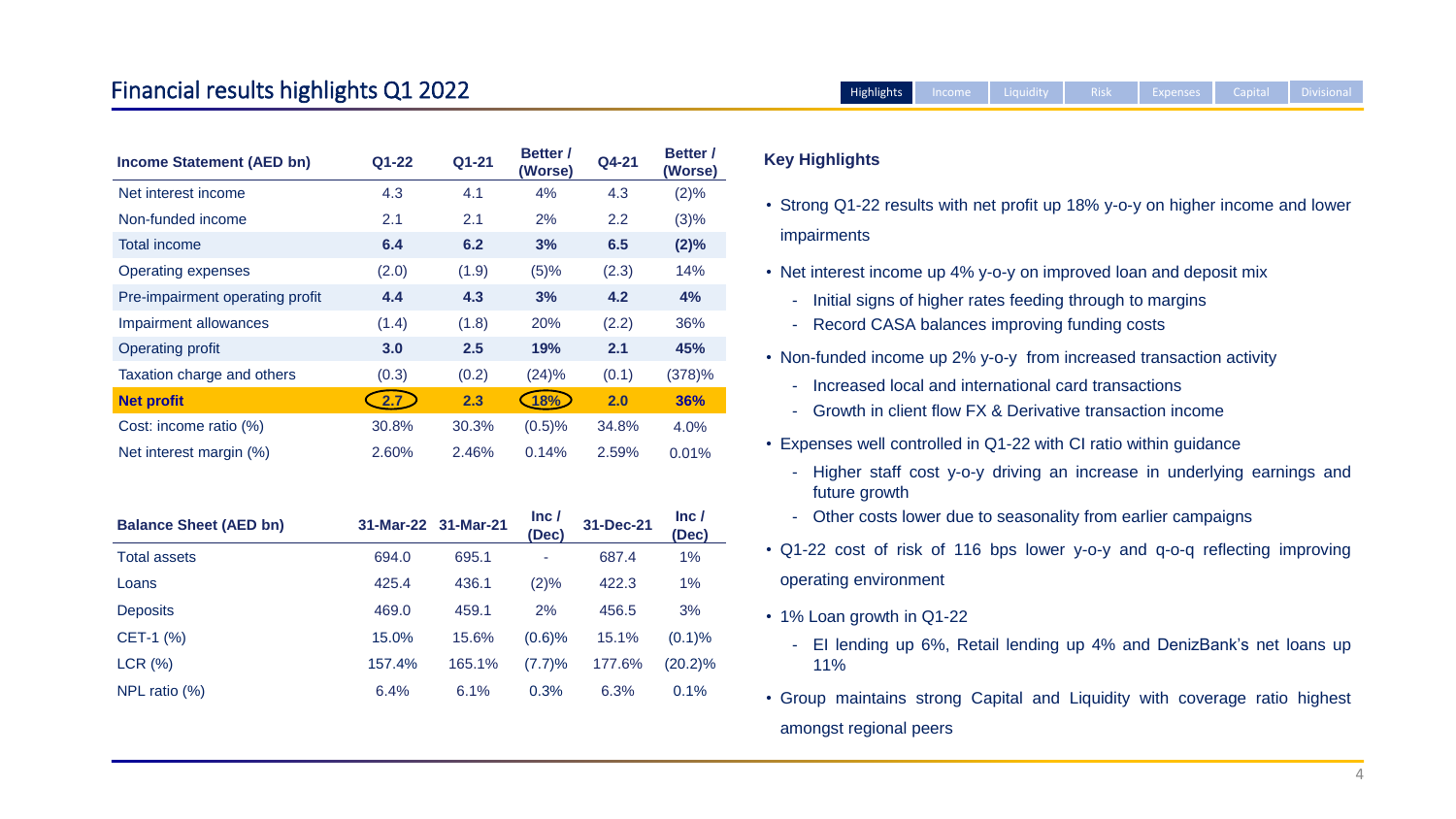

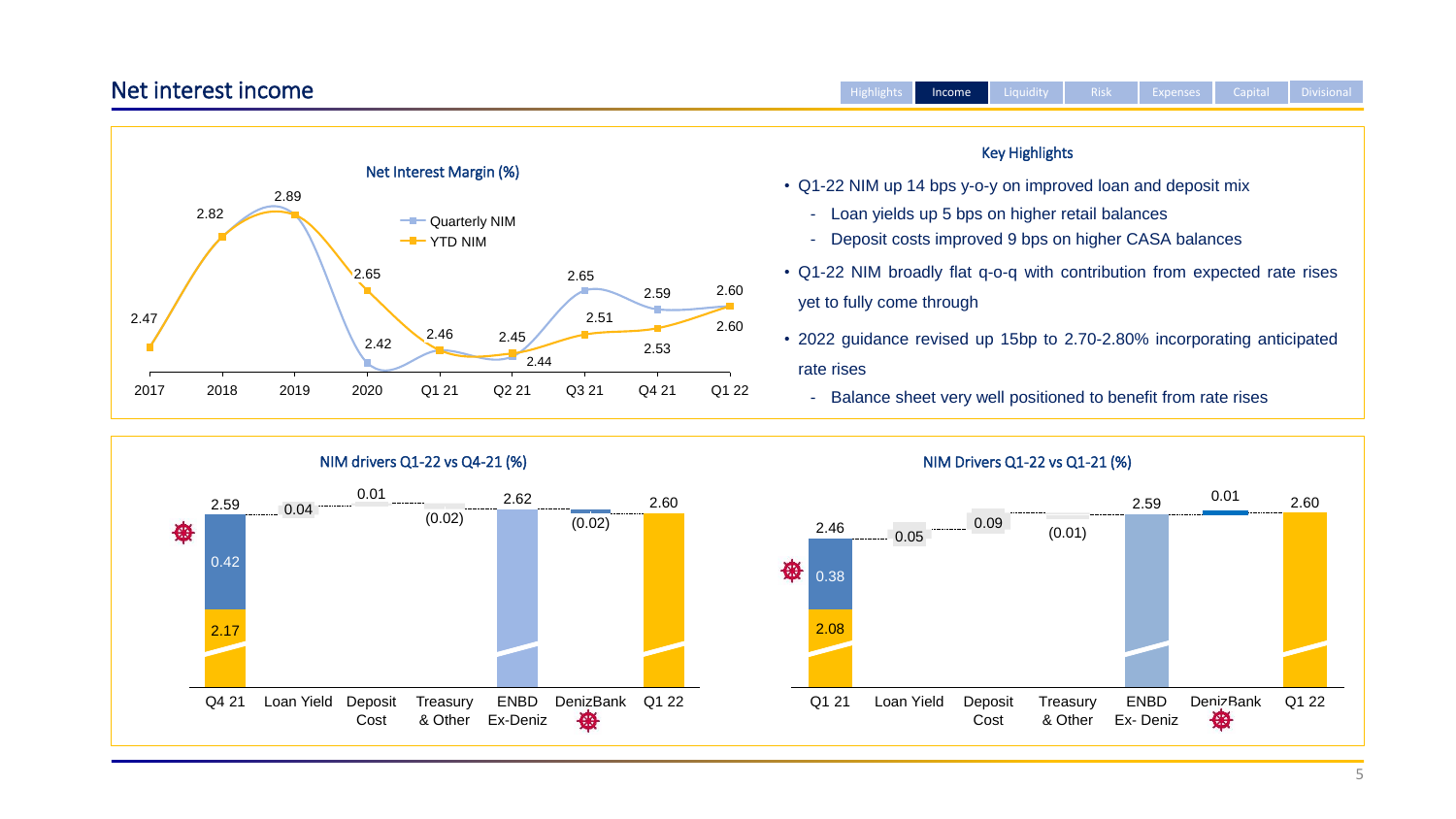### Funding and liquidity

\*Includes cash and deposits with Central Banks, excludes interbank balances and liquid investment securities



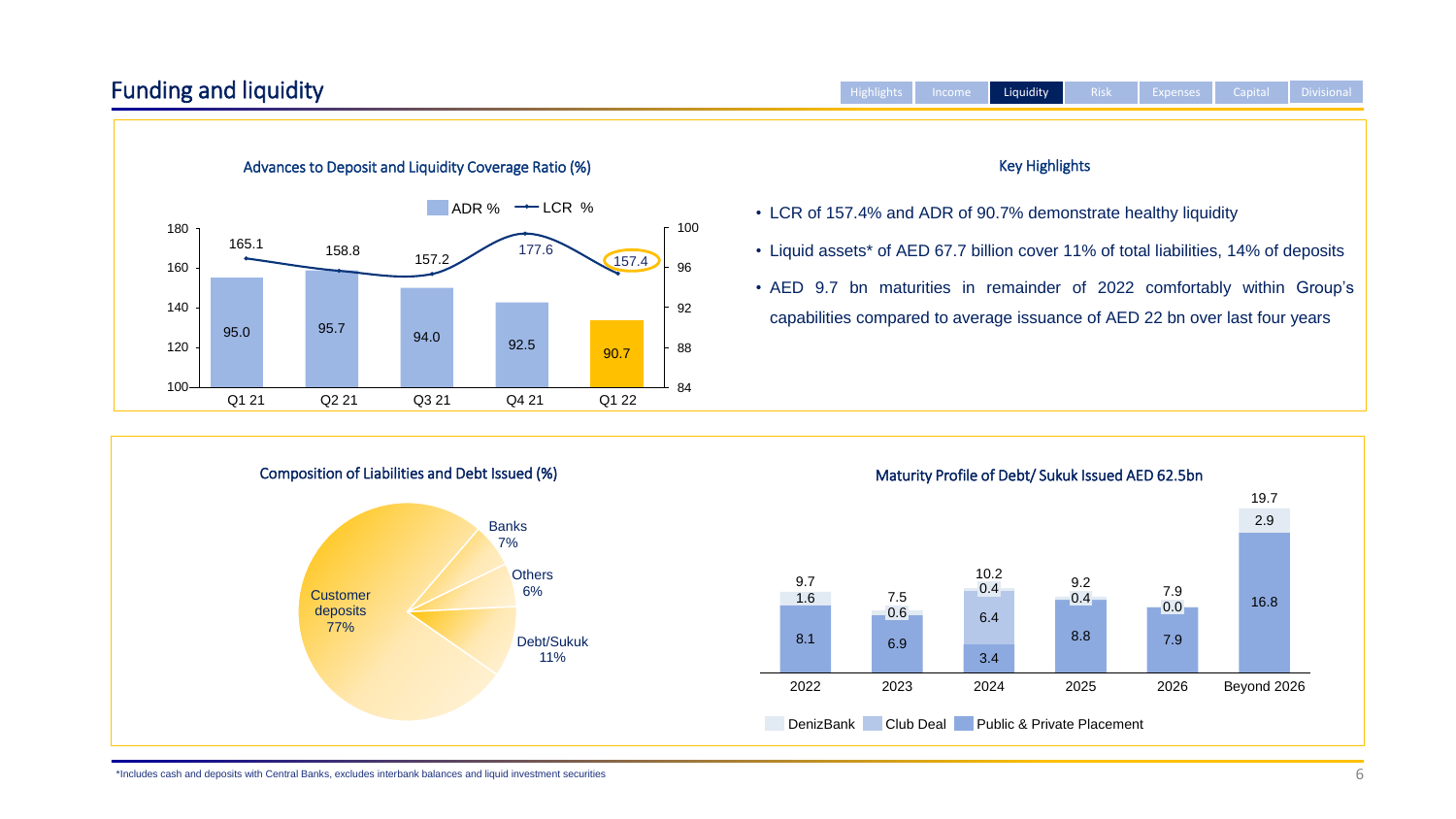



\* Gross Islamic Financing Net of Deferred Income 7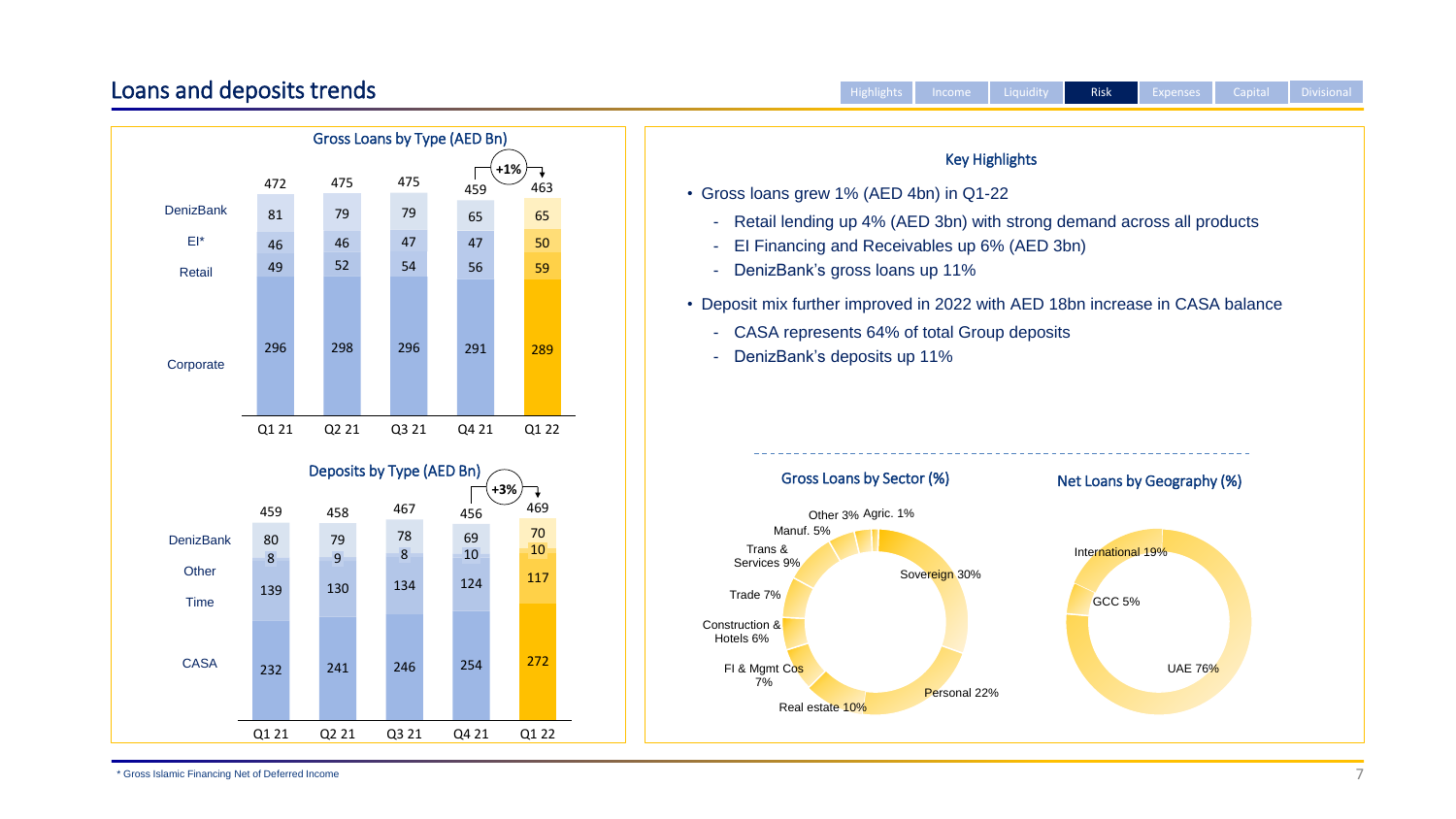### Credit quality





|                                                                                                                                                                           | <b>Highlights</b> | Income | Liquidity             | <b>Risk</b> | <b>Expenses</b> | Capital | <b>Divisional</b> |
|---------------------------------------------------------------------------------------------------------------------------------------------------------------------------|-------------------|--------|-----------------------|-------------|-----------------|---------|-------------------|
|                                                                                                                                                                           |                   |        | <b>Key Highlights</b> |             |                 |         |                   |
| NPL ratio increased marginally by 2 bps to 6.4% in Q1-22                                                                                                                  |                   |        |                       |             |                 |         |                   |
| Coverage ratio strengthened 1% to 128.5% in Q1-22<br>$\circ$ S3 coverage up to 92.6% on higher provisions during the quarter<br>$\circ$ S1 and S2 coverage broadly stable |                   |        |                       |             |                 |         |                   |
| 16 bps cost of risk back in middle of guidance range and below 2021 level of 124bp                                                                                        |                   |        |                       |             |                 |         |                   |
| AED 2.1 bn out of original AED 10.7 bn of deferral support remains outstanding                                                                                            |                   |        |                       |             |                 |         |                   |
|                                                                                                                                                                           |                   |        |                       |             |                 |         |                   |

\*Includes purchase originated credit impaired loans of AED 1.0bn (Dec-21: AED 1bn) acquired at fair value / \*\*Stage 3 coverage adjusted for POCI acquired at FV



• NPL ratio ind

- Coverage ration
	-
- $\cdot$  116 bps cost
- $\cdot$  AED 2.1 bn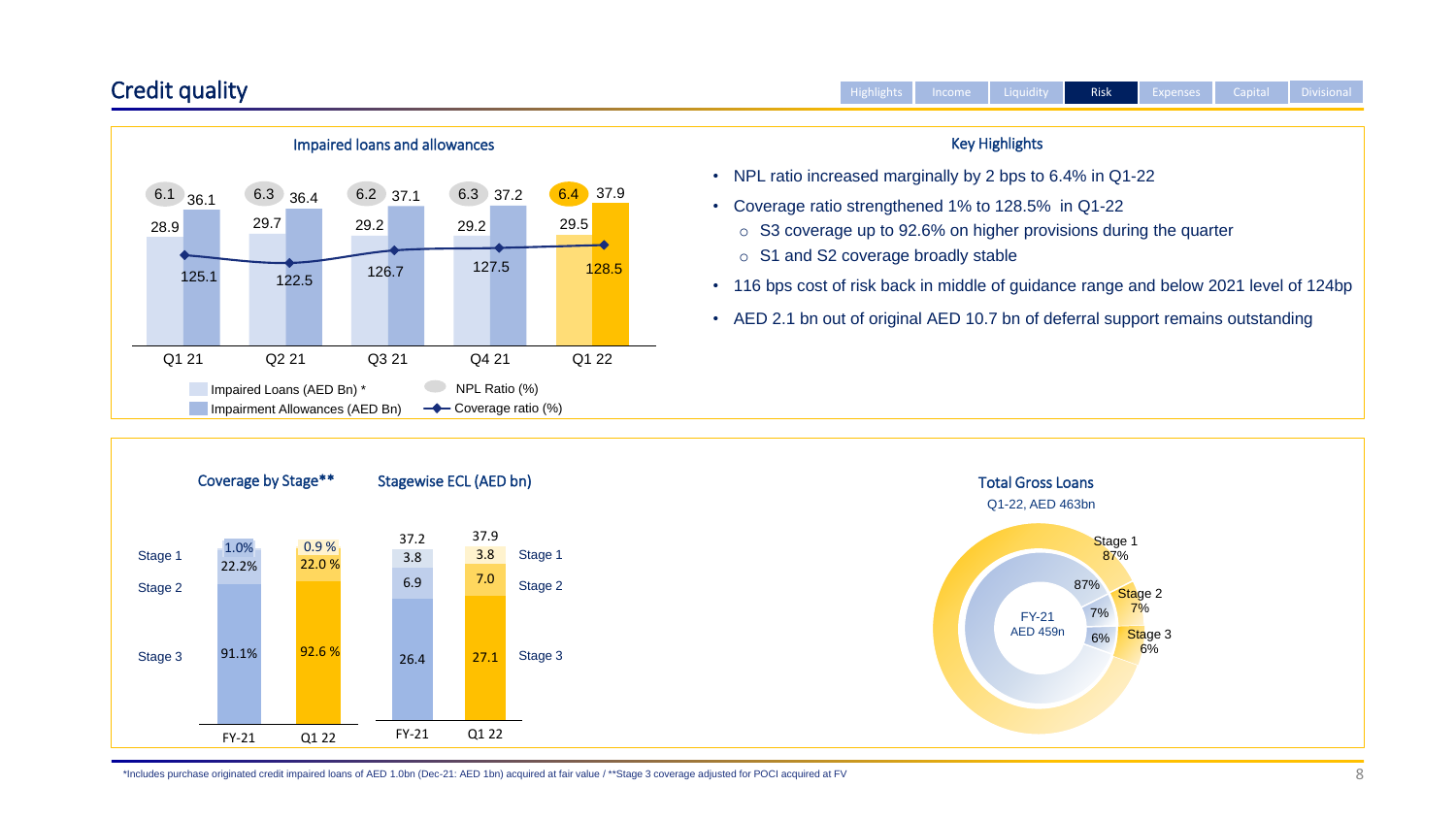### Non-funded income





- 75% of FX & Derivative income from ENBD

• Other operating income lower q-o-q as Q4 includes Dubai Bank gain

| <b>Non-funded income (AED mn)</b> | $Q1-22$ | Q1-21 | <b>Better</b><br>(Worse) | Q4-21 | <b>Better</b> /<br>(Worse) |
|-----------------------------------|---------|-------|--------------------------|-------|----------------------------|
| <b>Fee and Commission income</b>  | 1,527   | 1,767 | (14)%                    | 1,538 | (1)%                       |
| Fee and Commission expense        | (607)   | (666) | 9%                       | (736) | 18%                        |
| Net Fee and Commission Income     | 920     | 1,101 | $(16)\%$                 | 801   | 15%                        |
| <b>Other operating income</b>     | 1,189   | 914   | 30%                      | 1.378 | (14)%                      |
| Gain / loss on trading securities | 10      | 60    | (83)%                    | 13    | (21)%                      |
| <b>Total Non-funded income</b>    | 2,118   | 2,075 | 2%                       | 2.193 | (3)%                       |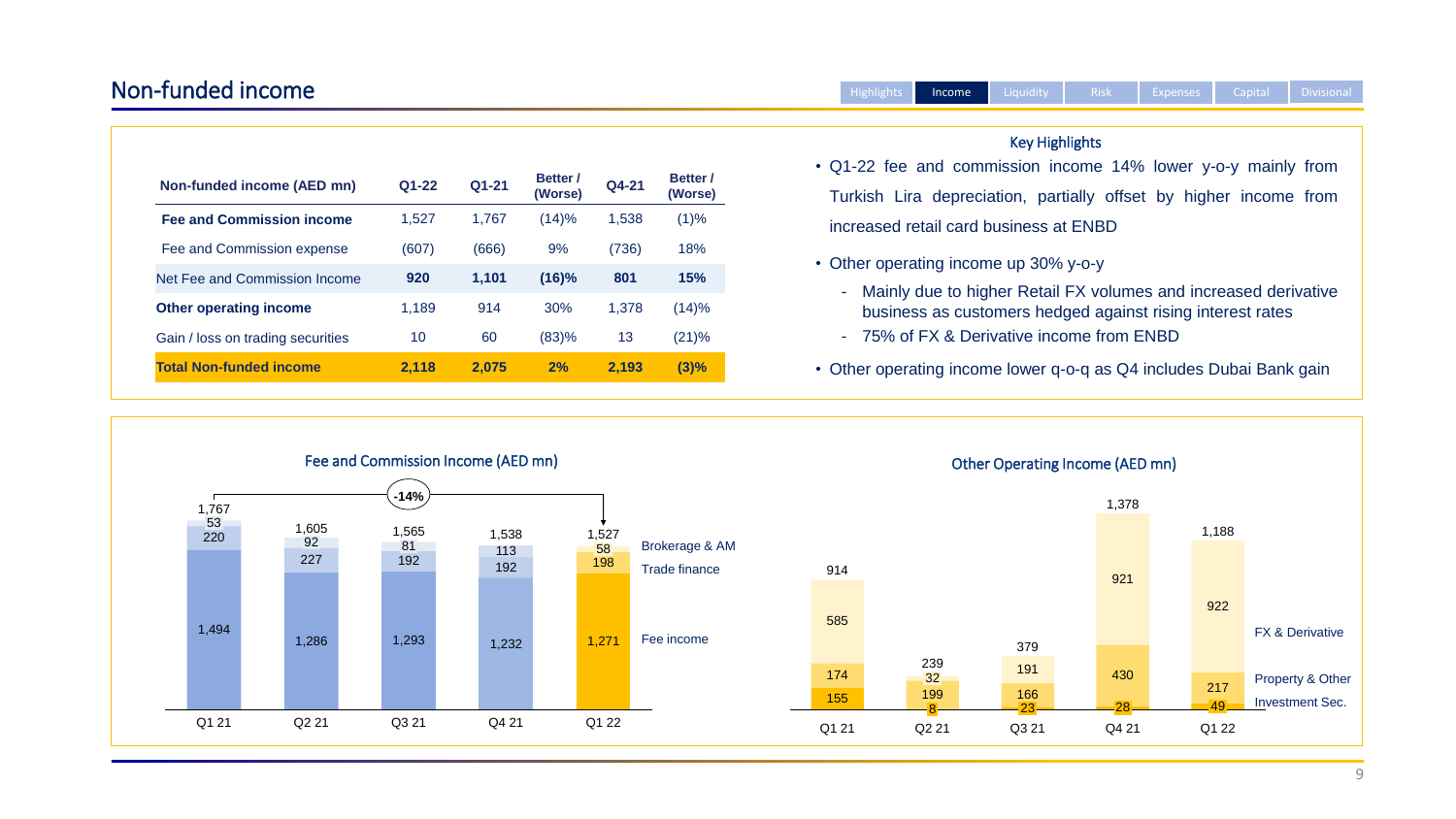### Operating expenses

• Q1 22 cost to income ratio at 30.8% well below guidance reflecting seasonal trend of investment in Q4 to 'hit the ground running' in Q1

• Staff costs increased y-o-y on incentives to drive underlying earnings and hiring for future growth particularly in international network and digital capabilities



• Lower Depreciation and amortization reflects reduction in branches in 2020



• Other costs lower q-o-q reflecting higher campaign spend in Q4-21 coupled with lower legal and service fees

• CI ratio guidance revised to 'within 33%' on higher income from anticipated rate

#### Key Highlights

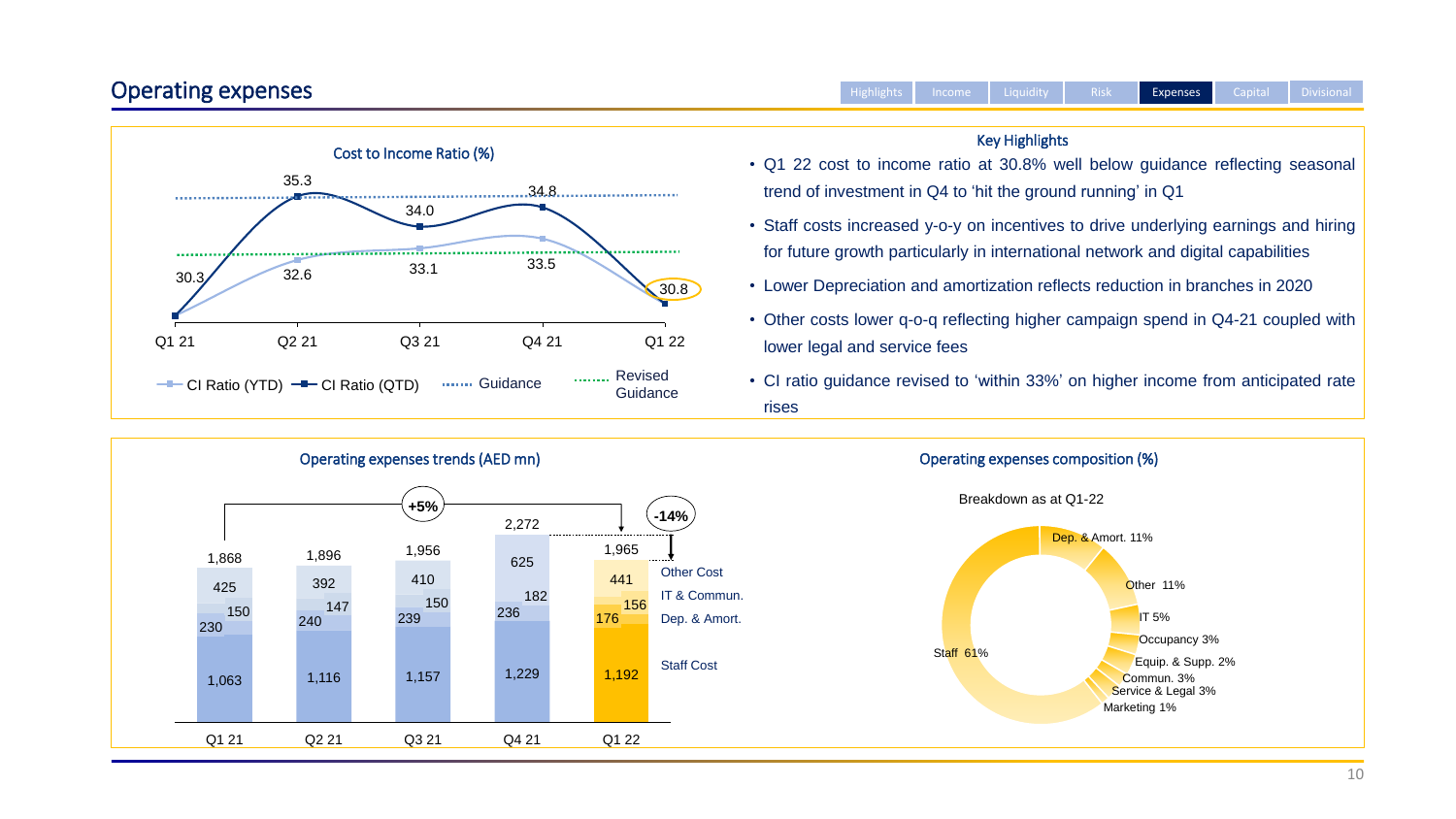### Capital adequacy



|   | <b>Highlights</b> | Income              | Liquidity                              | <b>Risk</b>                                         | <b>Expenses</b>                                                      | Capital | <b>Divisional</b> |
|---|-------------------|---------------------|----------------------------------------|-----------------------------------------------------|----------------------------------------------------------------------|---------|-------------------|
|   |                   |                     | <b>Key Highlights</b>                  |                                                     |                                                                      |         |                   |
|   |                   |                     |                                        | CET-1 ratio marginally lower by 0.1% during 2022 as |                                                                      |         |                   |
|   |                   | 3% increase in RWAs | AED 0.6bn reduction in ECL addback     | AED 2.7bn of retained earnings largely offset       | AED 1.0bn impact on currency translation reserve and others          |         |                   |
|   |                   |                     | ECL add-back phased out by 25% in 2022 |                                                     | Capital ratios well above 11% / 12.5% / 14.5% CBUAE min. requirement |         |                   |
|   |                   |                     |                                        | CET-1 at 14.6% excluding ECL regulatory add-back    |                                                                      |         |                   |
|   |                   |                     | <b>Capital Ratios %</b>                |                                                     |                                                                      |         |                   |
| ℅ | 19.0<br>1.1       | 18.7<br>1.1         |                                        | 19.2<br>1.1                                         | 18.3<br>11                                                           | 18.1    |                   |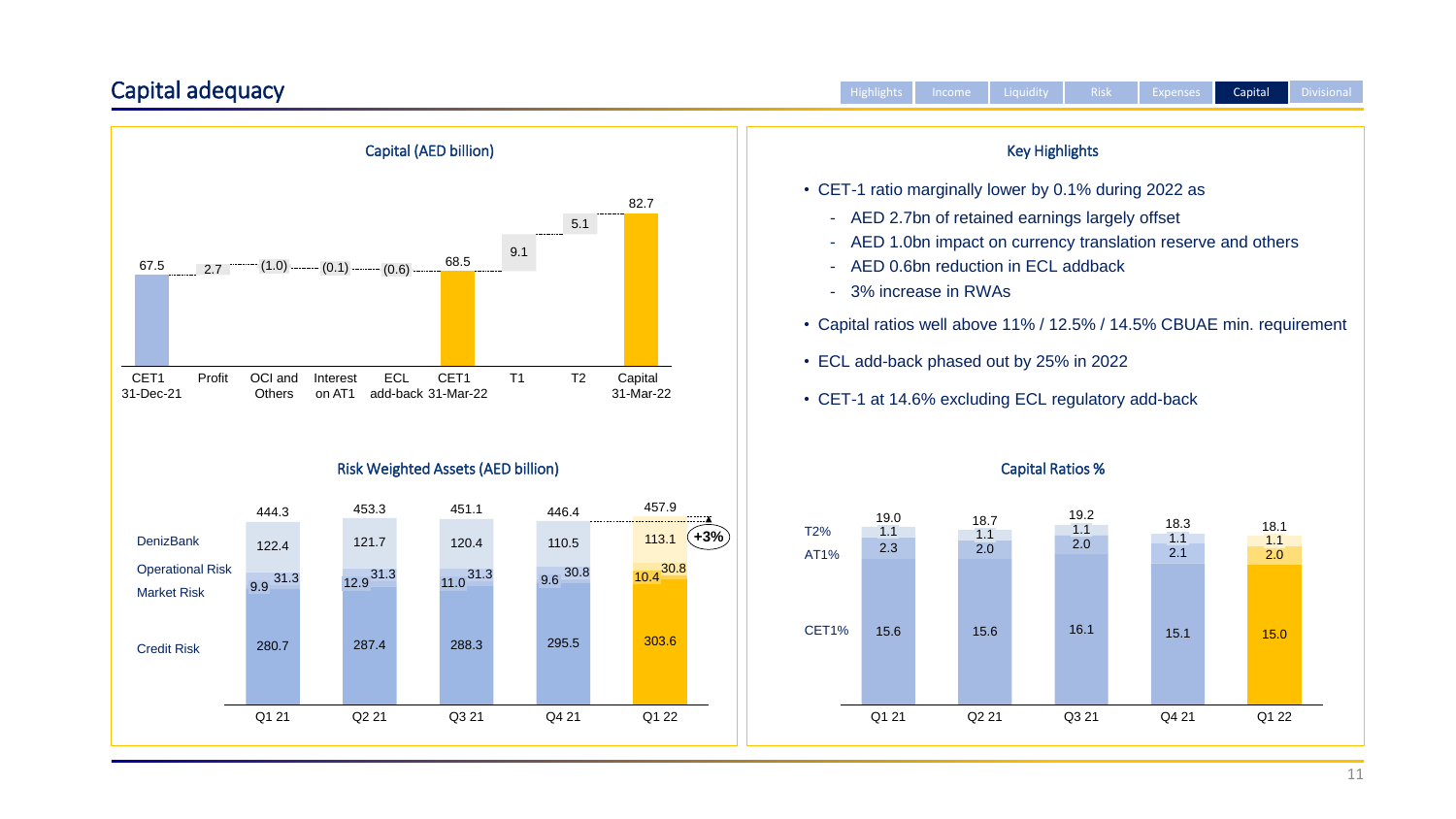#### **Retail Banking and Wealth Management**

- Record quarter for cards acquisitions, fee income and balance sheet growth
- Lending grew AED 2.4bn, whilst CASA increased by a record AED 9.3bn
- Close to 25% market share of UAE debit and credit card spends
- Launched DEWA IPO portal on website with real time direct integration with DFM
- Introduced Emirates NBD Etihad Guest Credit Cards offerings some of the highest Etihad Guest earning and rewards opportunities in the market

- Net profit up 62% y-o-y to AED 342m on higher income and lower provisions
- Customer financing at AED 45.2 bn, increased 6% in Q1-22
- Customer deposits increased 9% in Q1-22 with CASA now 80% of total deposits

- Net interest income grew 171% y-o-y in Q1-22 due to higher income from balance sheet hedges and an increase in banking book investment income.
- Non-funded income up 31% y-o-y:
- o Strong quarter from Rates, Credit and FX trading
- o Sales & Structuring helped customers lock in favorable borrowing costs & FX rates

#### **Corporate and Institutional Banking**

### Divisional performance and a state of the Highlights Income Liquidity Risk Expenses Capital Divisional

| <b>Operating Segment</b>           | <b>Metrics</b>   | Q1-22 | Increase /<br>(Decrease) |
|------------------------------------|------------------|-------|--------------------------|
|                                    | Income (mn)      | 2,277 | 16%                      |
| <b>Retail Banking and Wealth</b>   | Expenses (mn)    | 596   | 16%                      |
| <b>Management</b>                  | Loans (bn)       | 56.3  | 4%                       |
|                                    | Deposits (bn)    | 188.5 | 5%                       |
|                                    | Income (mn)      | 1,340 | $-9%$                    |
| <b>Corporate and Institutional</b> | Expenses (mn)    | 138   | $1\%$                    |
| <b>Banking</b>                     | Loans (bn)       | 263.1 | $-1\%$                   |
|                                    | Deposits (bn)    | 160.4 | $0\%$                    |
|                                    | Income (mn)      | 652   | 14%                      |
| <b>Emirates Islamic</b>            | Expenses (mn)    | 281   | 10%                      |
|                                    | Loans (bn)       | 45.2  | 6%                       |
|                                    | Deposits (bn)    | 51.3  | 9%                       |
|                                    | Income (mn)      | 176   | $>100\%$                 |
| <b>Global Markets and Treasury</b> | Expenses (mn)    | 39    | $-1\%$                   |
|                                    | Assets (bn)      | 135.1 | $-7%$                    |
|                                    | Liabilities (bn) | 23.2  | $0\%$                    |
|                                    | Income (mn)      | 1,820 | $-11%$                   |
|                                    | Expenses (mn)    | 521   | $-7%$                    |
| <b>DenizBank</b>                   | Loans (bn)       | 61.7  | $1\%$                    |
|                                    | Deposits (bn)    | 69.8  | $1\%$                    |

- Supporting IPOs, with end-to-end IPO subscription website offering real-time onboarding through a state-of-the-art fully digital platform
- Profitability boosted by higher fee income and lower impairment allowances
- CASA balances grew, enabling Group to retire more expensive time deposits
- Developing strategic partnership with major Government entities and Corporates by digitizing service platforms and leading landmark ESG transactions

#### **Emirates Islamic**

#### **Global Markets and Treasury**

#### **DenizBank**

- Net profit of AED 629m stable y-o-y despite 48% depreciation in FX translation
- CoR improved to 294 bps in Q1
- Total assets in Turkish Lira grew 11% in Q1-22

#### Key Highlights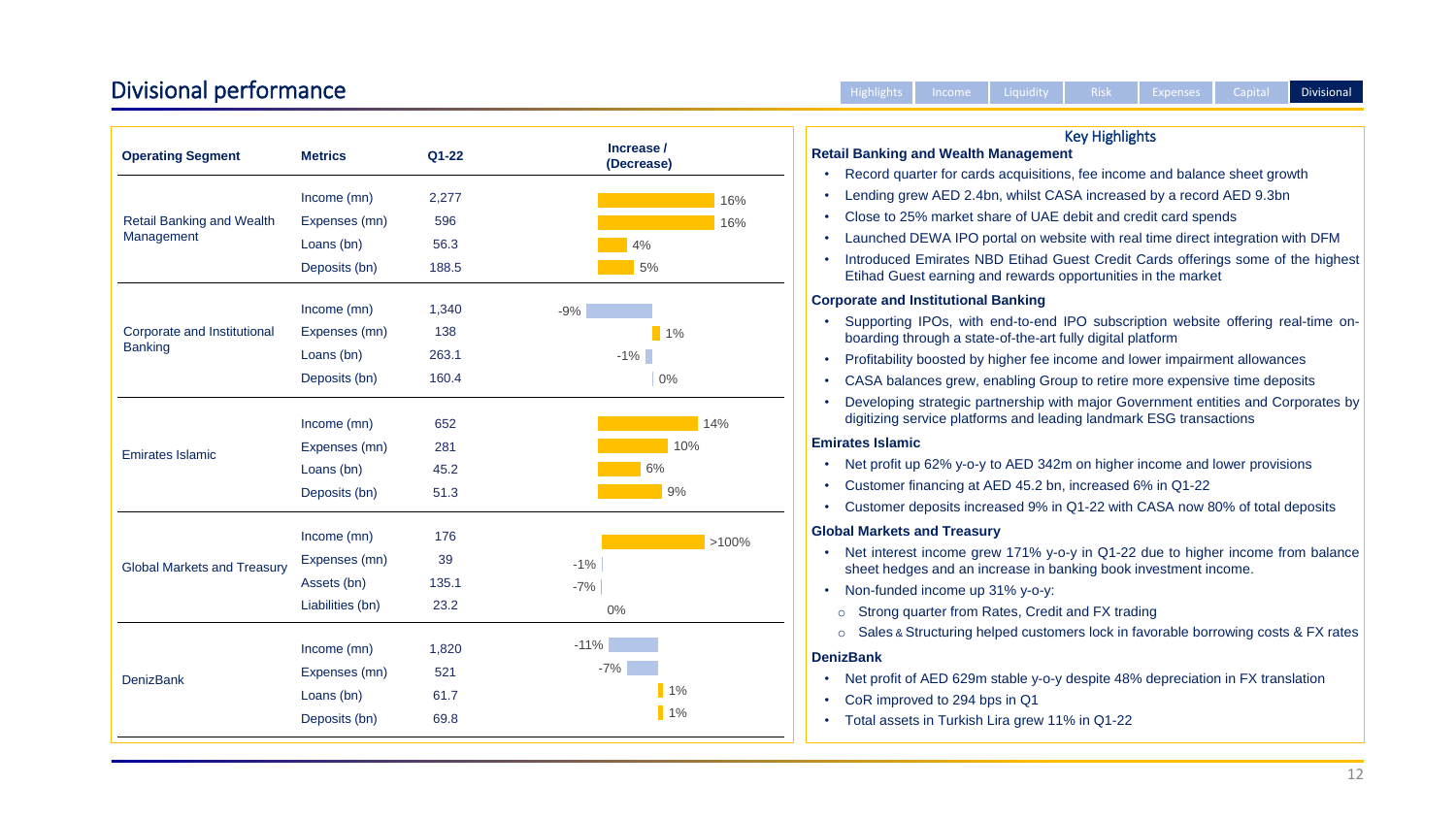#### DenizBank business overview

|                                                                                   | <b>Highlights</b>    | Income | Liquidity             | <b>Risk</b> | <b>Expenses</b> | Capital | <b>Divisional</b> |
|-----------------------------------------------------------------------------------|----------------------|--------|-----------------------|-------------|-----------------|---------|-------------------|
|                                                                                   |                      |        |                       |             |                 |         |                   |
|                                                                                   |                      |        | <b>Key Highlights</b> |             |                 |         |                   |
| • Net profit of AED 629 million in Q1-22 stable y-o-y despite 48% depreciation in | currency translation |        |                       |             |                 |         |                   |
| • Cost of risk improved to 294 bps in Q1-22 from 343 bps in 2021                  |                      |        |                       |             |                 |         |                   |
| • Total assets in Turkish Lira grew 11% in Q1-22                                  |                      |        |                       |             |                 |         |                   |
|                                                                                   |                      |        |                       |             |                 |         |                   |
|                                                                                   |                      |        |                       |             |                 |         |                   |
|                                                                                   |                      |        |                       |             |                 |         |                   |
|                                                                                   |                      |        |                       |             |                 |         |                   |

All financial numbers post acquisition (1-Aug-19) include the fair value adjustments, unless otherwise stated.



 $ency$ 

| <b>Income Statement (AED Mn)</b> | Q1-22 | Q1-21 | <b>Better</b> /<br>(Worse) | Q4-21   | <b>Better</b> /<br>(Worse) |
|----------------------------------|-------|-------|----------------------------|---------|----------------------------|
| Net interest income              | 1,226 | 1,285 | (5)%                       | 1,319   | (7)%                       |
| Non-funded income                | 594   | 754   | $(21)\%$                   | 823     | (28)%                      |
| <b>Total income</b>              | 1,820 | 2,039 | (11)%                      | 2,142   | (15)%                      |
| <b>Operating expenses</b>        | (521) | (558) | 7%                         | (535)   | 3%                         |
| Pre-impairment operating profit  | 1,299 | 1,481 | (12)%                      | 1,607   | (19)%                      |
| <b>Impairment allowances</b>     | (487) | (659) | 26%                        | (1,430) | 66%                        |
| <b>Operating profit</b>          | 812   | 822   | (1)%                       | 177     | 358%                       |
| <b>Taxation charge</b>           | (183) | (180) | $(2)\%$                    | (54)    | 239%                       |
| <b>Net profit</b>                | 629   | 642   | (2)%                       | 123     | 410%                       |
| Cost: income ratio               | 28.3% | 27.5% | (0.8)%                     | 25.0%   | $(3.3)\%$                  |
| Net interest margin              | 4.66% | 4.13% | 0.53%                      | 4.60%   | 0.06%                      |
|                                  |       |       |                            |         |                            |